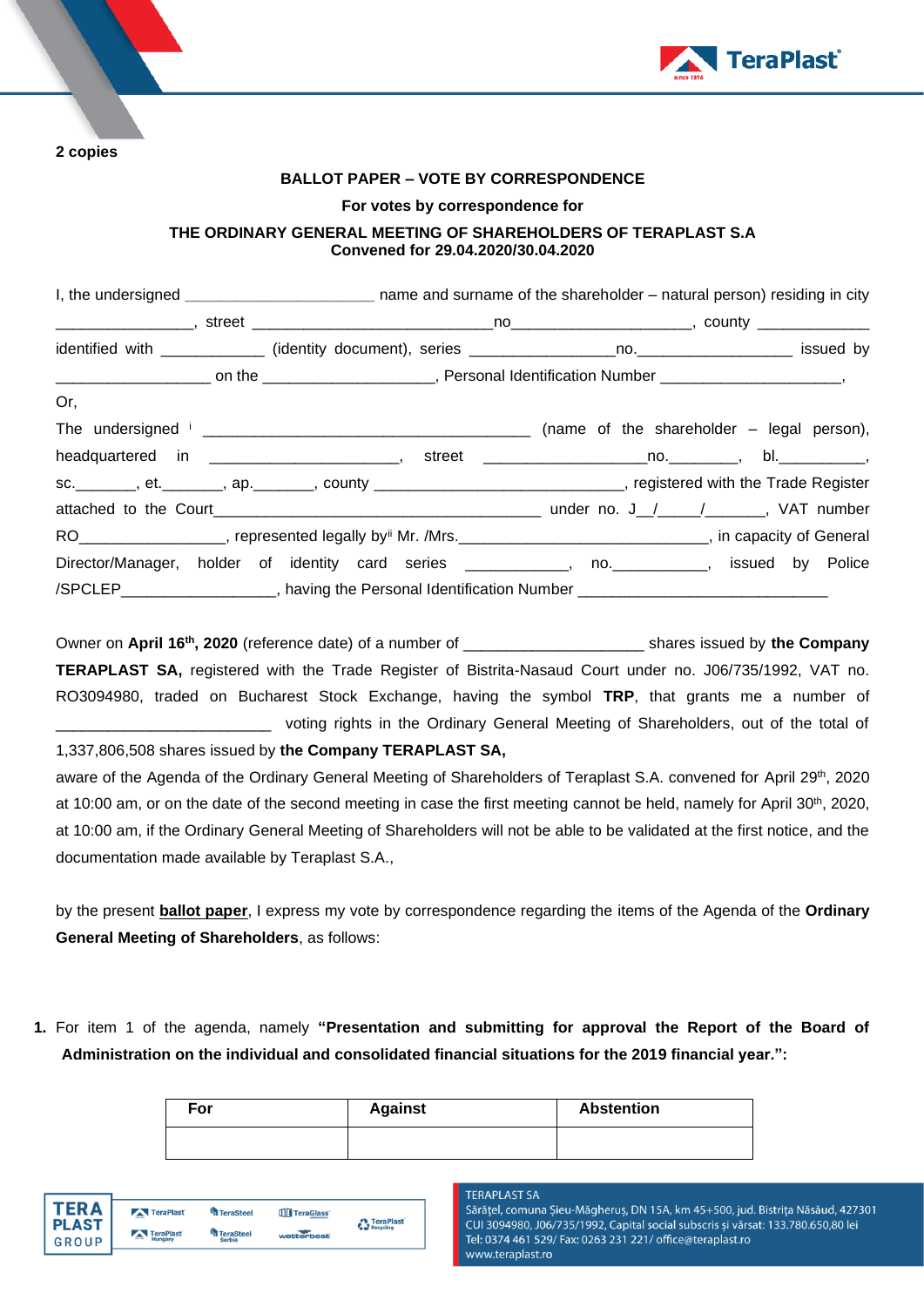

**2.** For item 2 of the agenda, namely: **"Presentation of the Report of the financial auditor DELOITTE AUDIT S.R.L on the individual and consolidated financial statement for the 2019 financial year.":**

| For | <b>Against</b> | <b>Abstention</b> |  |
|-----|----------------|-------------------|--|
|     |                |                   |  |

**3.** For item 3 of the agenda, namely: **"Presentation and submitting for approval of the stand-alone financial statements for the 2019 financial year, according to the Report of the Board of Directors and the Report of the Company's financial auditor."**

| For | <b>Against</b> | <b>Abstention</b> |
|-----|----------------|-------------------|
|     |                |                   |

- **4.** For item 4 of the agenda, namely: **"Approval of the proposal of distribution of the net profit for the 2019 financial year, as follows:** 
	- **Net profit realized: 9,669,152 lei;**
	- **Legal reserves: 539,239 lei;**
	- **Retained earnings 9,129,913 lei;":**

| For | <b>Against</b> | <b>Abstention</b> |
|-----|----------------|-------------------|
|     |                |                   |

**5.** For item 5 of the agenda, namely: **"Presentation and submitting for approval of the consolidated financial statements for the 2019 financial year, according to the Report of the Board of Directors and the Report of the Company's financial auditor.":**

| For | <b>Against</b> | <b>Abstention</b> |
|-----|----------------|-------------------|
|     |                |                   |

**6.** For item 6 of the agenda, namely: **"Discharge of the Company's Board of Directors for the 2019 financial year.":**

| For | <b>Against</b> | <b>Abstention</b> |
|-----|----------------|-------------------|
|     |                |                   |

**7.** For item 7 of the agenda, namely: **"Presentation and submitting for approval of the Budget of Revenues and Expenses for the 2020 financial year.":**

| For | <b>Against</b> | <b>Abstention</b> |
|-----|----------------|-------------------|
|     |                |                   |

**8.** For item 8 of the agenda, namely: **"Presentation and submitting for approval of the Investment Program for the 2020 financial year.":**

| For | <b>Against</b> | <b>Abstention</b> |  |
|-----|----------------|-------------------|--|
|     |                |                   |  |

| TFR A          | TeraPlast               | <sup>4</sup> TeraSteel | TeraGlass  | <b>A</b> TeraPlast |
|----------------|-------------------------|------------------------|------------|--------------------|
| <b>I PLAST</b> | TeraPlast               | <b>TeraSteel</b>       |            | Recycling          |
| GROUP          | <b>COLOR</b><br>Hungary | <b>Serbia</b>          | wetterbest |                    |

#### **TERAPLAST SA**

Sărățel, comuna Șieu-Măgheruș, DN 15A, km 45+500, jud. Bistrița Năsăud, 427301 CUI 3094980, J06/735/1992, Capital social subscris și vărsat: 133.780.650,80 lei Tel: 0374 461 529/ Fax: 0263 231 221/ office@teraplast.ro www.teraplast.ro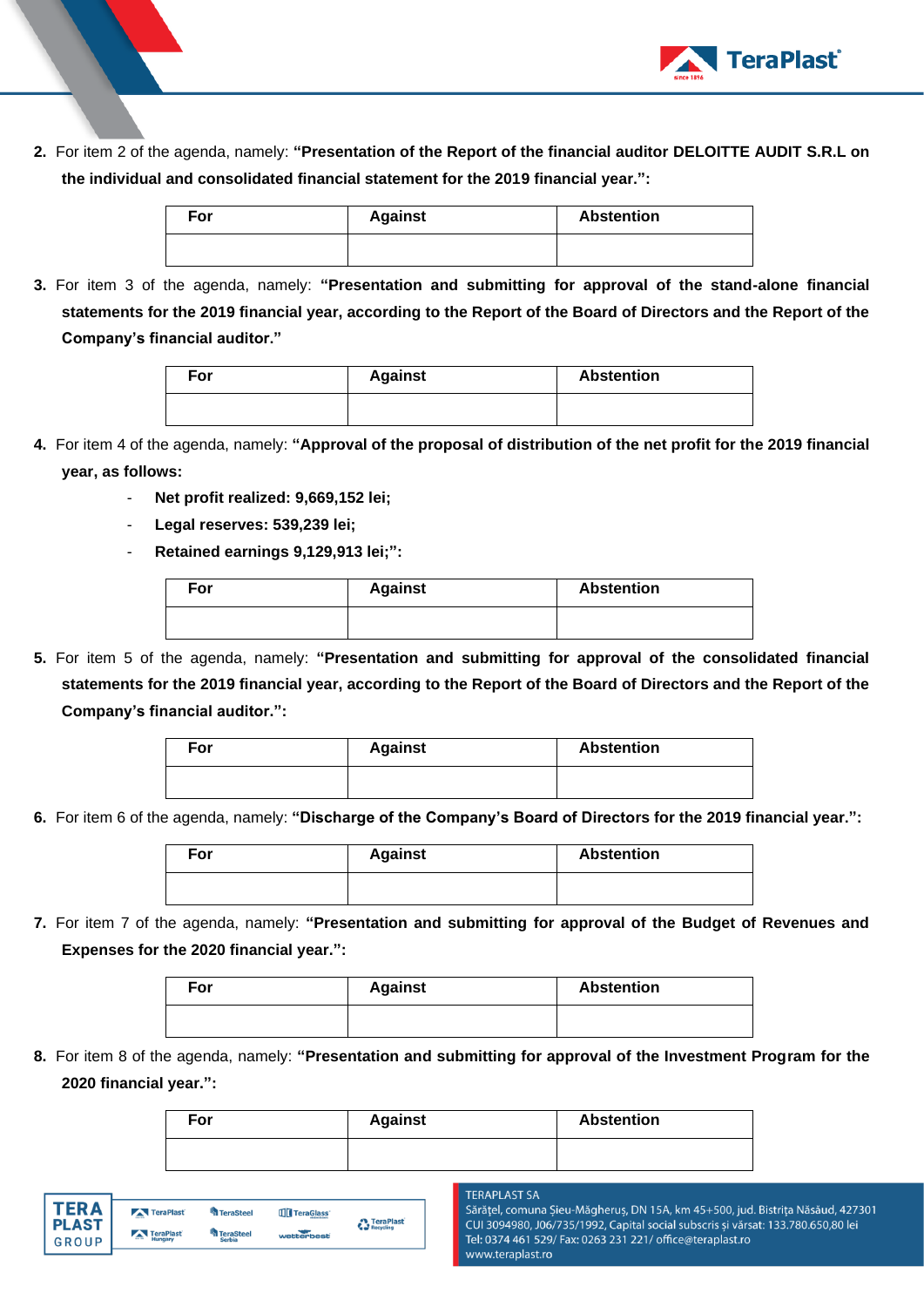

**9.** For item 9 of the agenda, namely: **"Establishing the remuneration level of the members of the Board of Directors for the current year. The remuneration thus established shall remain valid until the next ordinary general meeting approving the amount of the administrators' remuneration.":**

| For | <b>Against</b> | <b>Abstention</b> |  |
|-----|----------------|-------------------|--|
|     |                |                   |  |

**10.** For item 10 of the agenda, namely: **"Election of an independent member for the Audit Committee, for a mandate of 1 year from the date of appointment, in accordance with Article 65 of Title I, Chapter IX, Law 162/2017**.**":**

| For | <b>Against</b> | <b>Abstention</b> |
|-----|----------------|-------------------|
|     |                |                   |

**11.** For item 11 of the agenda, namely: **"Establishing the remuneration level of the members of the Audit Committee.":**



**12.**For item 12 of the agenda, namely: **"Empowering the Board of Directors to fulfill the decisions adopted by the Ordinary General Meeting of Shareholders.":**

| For | <b>Against</b> | <b>Abstention</b> |  |
|-----|----------------|-------------------|--|
|     |                |                   |  |

**13.**For item 13 of the agenda, namely: **"To authorise the Chairman of the Board of Directors, Mr. Dorel Goia, to sign, for and on behalf of all the shareholders present at the meeting, the OGMS Decision":**

| For | <b>Against</b> | <b>Abstention</b> |
|-----|----------------|-------------------|
|     |                |                   |

**14.**For item 14 of the agenda, namely: **"To authorize the company's legal adviser, Mrs. Kinga Vaida, holder of ID card series X.B. no.370326, to do everything that is necessary as to record the OGMS Decision at the Trade Register of Bistrita-Nasaud Court, and to publish such decision in the Official Gazette of Romania, Section 4.":**

| For | <b>Against</b> | <b>Abstention</b> |  |
|-----|----------------|-------------------|--|
|     |                |                   |  |

# **Please find hereby attached a copy of the valid ID card<sup>ii</sup>/a copy of the registration certificate<sup>iv</sup>.**

Note: Will be marked with "X" the box corresponding to the vote. The other boxes will not be filled in with any **mark.** 

This ballot paper was drawn up in accordance with the provisions of Law no. 24/2017 on the issuers of financial instruments and market operations, as well as A.S.F. Regulation No.5/2018.

| TER A        | TeraPlast | TeraSteel        | TeraGlass  | <b>A</b> TeraPlast |
|--------------|-----------|------------------|------------|--------------------|
| <b>PLAST</b> | TeraPlast | <b>TeraSteel</b> |            | Recycling          |
| GROUP        | Hungary   | <b>Serbia</b>    | wetterbest |                    |
|              |           |                  |            |                    |